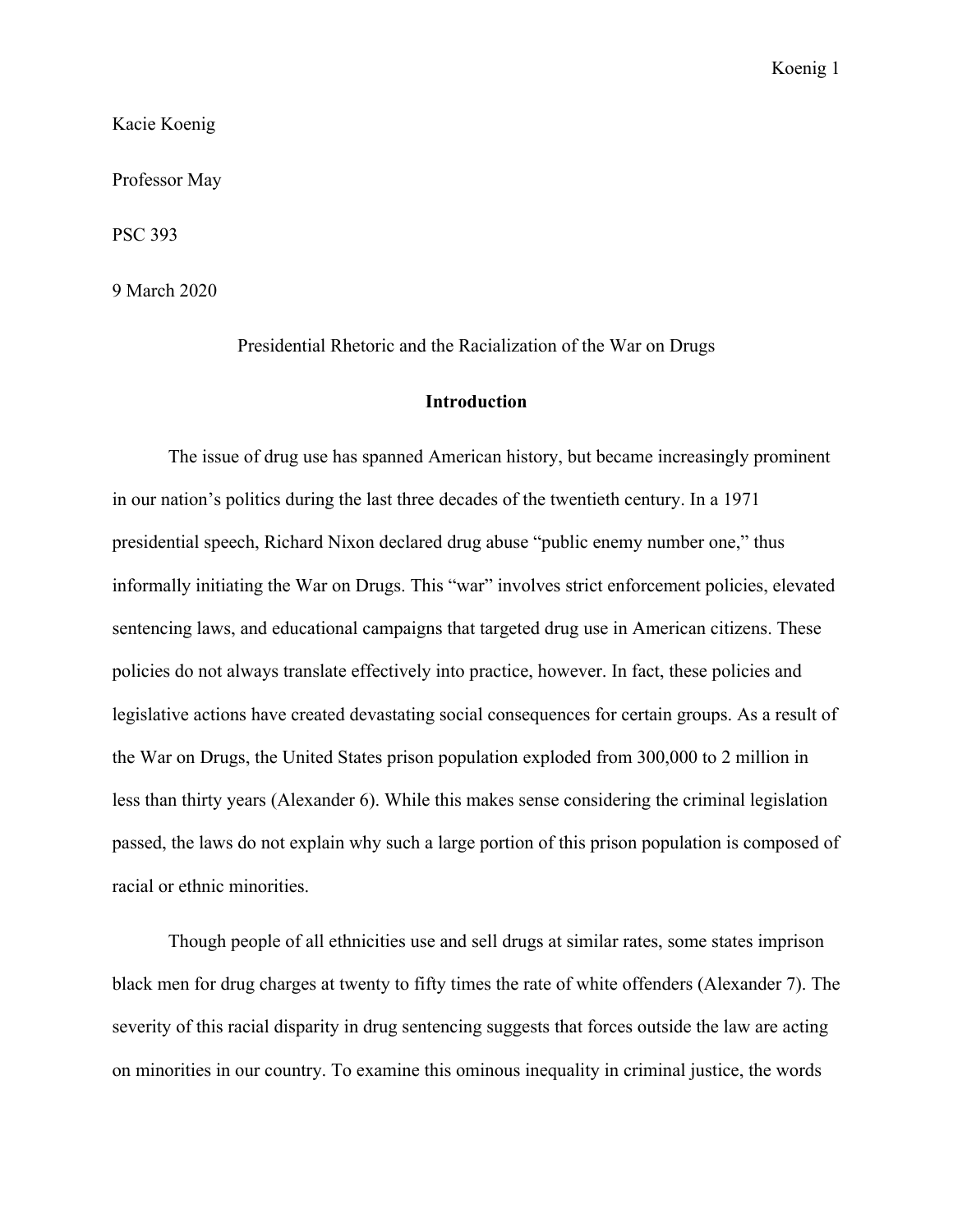of the nation's spokesmen may offer some answers. Presidential speeches, from Nixon to Reagan to George H.W. Bush, suggest that certain administrations direct their policies toward specific drugs – like crack – and therefore specific demographics. The War on Drugs fosters a system of criminal justice that disproportionately imprisons and disrupts the lives of racial minorities behind a thin veneer of colorblind drug policy.

# **Review of the Literature**

Scholars and laymen alike have begun to pay more attention to the increasingly disturbing state of criminal justice in the United States. Legal scholar and civil rights lawyer Michelle Alexander writes for the general public in her book *The New Jim Crow,* which illustrates the ways the criminal justice system currently serves as a system of institutionalized pseudo-slavery, reinforcing a "racial undercaste" through the incarceration of young black men. While this work highlights the stark racial underpinnings of American drug policy, it does not directly address presidential discourse and how it may affect the public attitude toward drug use.

The topic of the racial framing of drug epidemics is explored in a scholarly article by Rebecca Tiger, titled "Race, Class, and the Framing of Drug Epidemics: Understanding People in their Social Worlds Understanding People in their Social Worlds." The article analyzes the framing of America's opioid epidemic and what it says about the role of race in criminal punishment. The author discusses the "treatment not punishment" movement surrounding opioid use and how it contributes to a massively racist system of national drug policy. Another scholarly analysis of race and drugs comes from Jeanette Covington, who penned "The Social Construction of the Minority Drug Problem," an article examining the difference in framing drug use between white and black youth.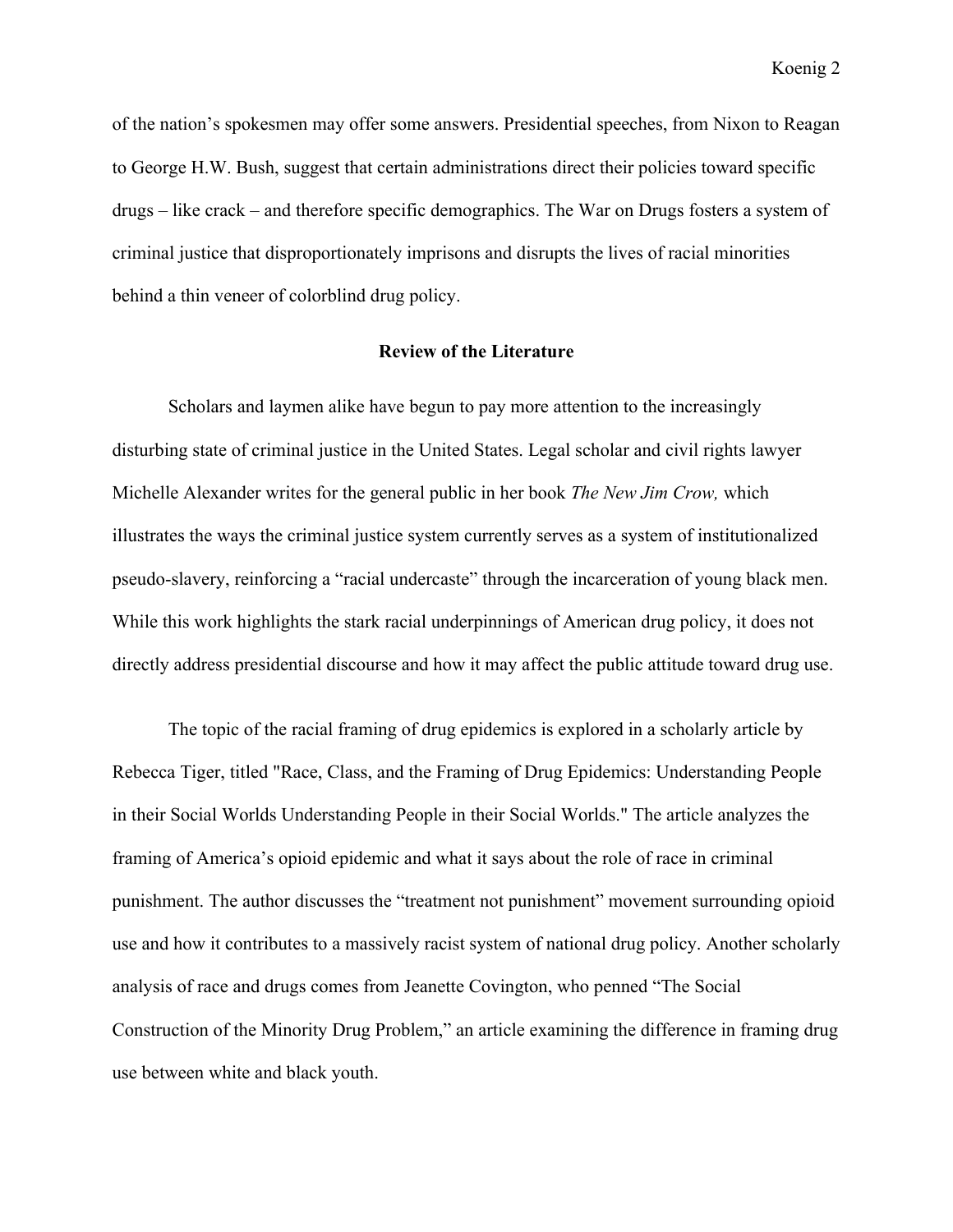Rhetoric in the context of the presidency is more clearly addressed in an article penned by Andrew B. Whitford and Jeff Yates, "Policy Signals and Executive Governance: Presidential Rhetoric in the War on Drugs." This work utilizes the War on Drugs as a case study to examine the relationship between presidential speech and the policy agendas of middling institutions like the Drug Enforcement Administration. This article provides data and detailed analysis on the interactions between presidential proclamations and the sociopolitical realities of drug enforcement. However, the study neglects a discussion of racialized motivations behind its policy analysis. What has yet to be done is establish a connection between the racial foundations of the War on Drugs and presidential discourse. Analyzing the rhetoric of speeches from the bully pulpit may shed light onto how presidents frame issues for audiences and how these agendas are enforced in the racial reality of our criminal justice system.

# **Methodology**

Analyzing the War on Drugs within presidential rhetoric requires a narrow examination of discourse. Which drugs are being targeted in these speeches and who uses these drugs? Who uses the drugs that are left out of anti-drug policies and decriminalized? These questions may address the racial disparity in American drug sentencing. This paper seeks to answer these questions through a study of presidential speeches and discourse analysis of government documents regarding drug control, focusing on symbols and metaphors. The analysis begins with Richard Nixon and his declaration of drug abuse as "public enemy number one," then advancing to Ronald Reagan and George H.W. Bush's speeches on national drug control strategy. In these analyses, I focus on the presidents' employment of symbols, their framing of the issue of drug policy, their approaches to criminal enforcement, and the groups they blame. While this methodology may yield profound insights, there is still a restricted ability to directly measure the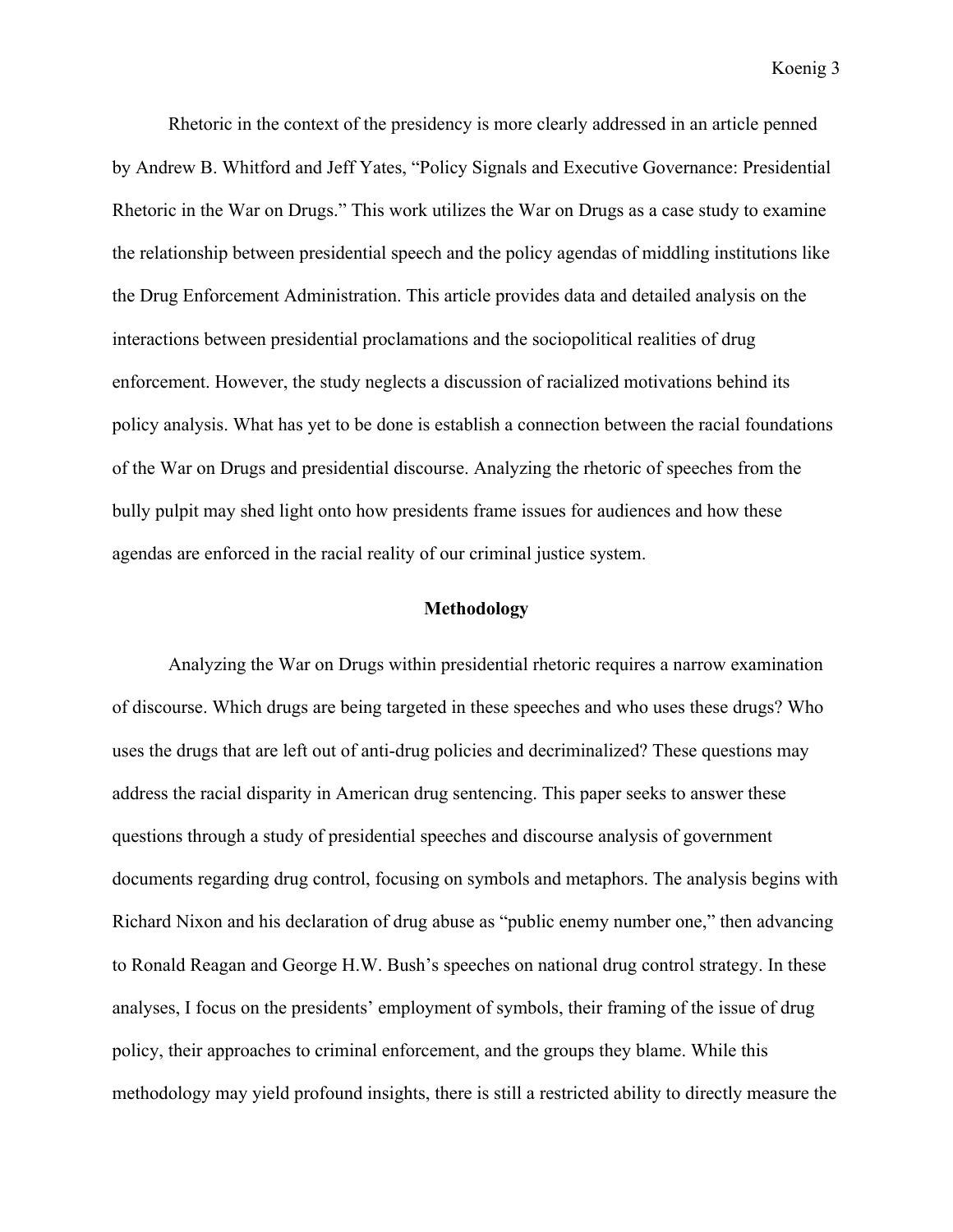impact that presidential discourse has on audiences; analysis is limited to how leaders frame issues for audiences.

Another component of this discourse analysis is applying the research to the theoretical frameworks proposed by Murray Edelman in *Symbolic Use of Politics*. In this work, Edelman explores the shifting dynamics between language, symbolization, the mass public, and various political processes. He takes careful note of the way condensation symbols influence the political arena, offering this definition: "They condense into one symbol event sign, or act patriotic pride, anxieties, remembrances of past glories or humiliations, promises of future greatness" (Edelman, 6). In short, condensation symbols condense complex and remote situations into easily digestible signals that audiences can comprehend. Edelman's theoretical frameworks offer a foundation for a discourse analysis of presidential speeches, especially taking into consideration his theories of symbolic leadership: "Practically every political act that is controversial or regarded as really important is bound to serve in part as a condensation symbol. It evokes a quiescent or aroused mass response because it symbolizes a threat or reassurance" (Edelman, 7). The concept of threat and reassurance – which I apply throughout the paper to specific examples of presidential rhetoric – provides an essential basis for analyzing the discourse of the War on Drugs' most prominent political actors.

## **Richard Nixon**

The first president to direct national attention to the issue of drug abuse was Richard Nixon. On June 17, 1971, Nixon delivered an address to the nation declaring drug abuse "public enemy number one." While this speech was largely rhetorical and did not announce any major policy shifts or legislative changes, Nixon's employment of political symbols and metaphors established a certain construction of the issue that left a lasting impact on national drug policy.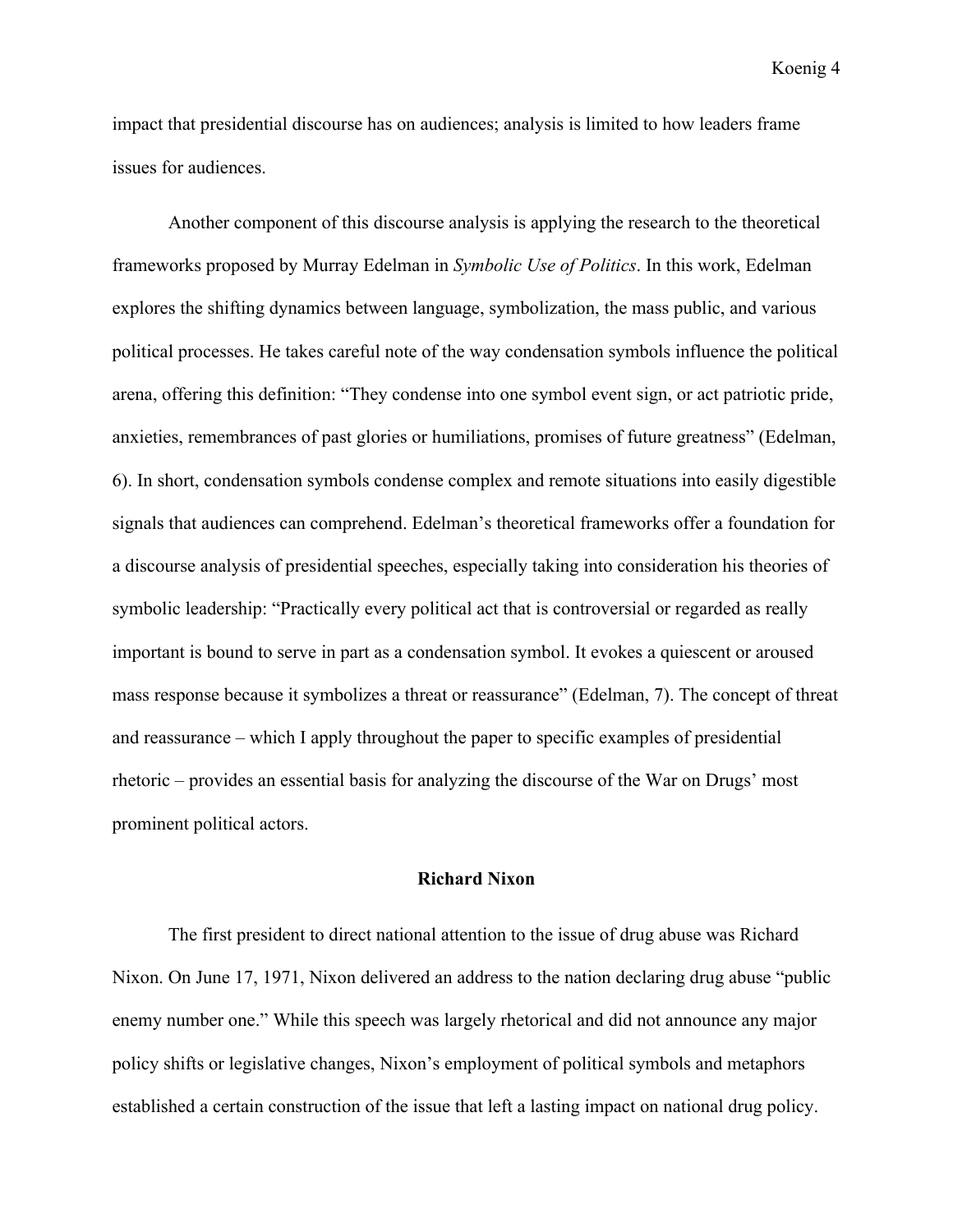While speeches may appear to be simple political acts on the surface, rhetoric has deep-seated effects in the arena of politics. According to Mark Thompson, author of *Enough Said: What's Gone Wrong with the Language of Politics?,* "Rhetoric performs a vital role in an open society – which is to provide a bridge between the professionals, the political leaders, the civil servants, and the experts, and the public. It is through an effective public language that citizens can both understand and contribute to important questions and issues of the state" (Thompson, 23). The value of rhetoric in politics highlighted here speaks volumes of the strategies employed by Nixon in his discourse on drugs.

In his 1971 speech, Nixon repeatedly uses symbols to reinforce government authority in the eyes of the American public; his rhetoric legitimizes both his own leadership, as well as the power of other government institutions. To explain, I turn to an excerpt from his speech, elaborating on the duties of a newly appointed official:

With regard to this offensive, it is necessary first to have a new organization, and the new organization will be within the White House. Dr. Jaffe, who will be one of the briefers here today, will be the man directly responsible. He will report directly to me, and he will have the responsibility to take all of the Government agencies, nine, that deal with the problems of rehabilitation, in which his primary responsibilities will be research and education, and see that they work not at cross-purposes, but work together in dealing with the problem. (Nixon)

The language this president utilizes evidently displaces authority onto himself and onto other government institutions. He displaces legitimacy onto this expert, and as a consequence bolsters the legitimacy of the government in general. Moreover, the phrase "report directly to me" further elevates the authority of the president as a symbol. Here, Nixon calms the audience's anxieties by reassuring them that the government has taken action to solve a threat. This excerpt embodies the reassurance portion of the dichotomy outlined by Murray Edelman. According to him,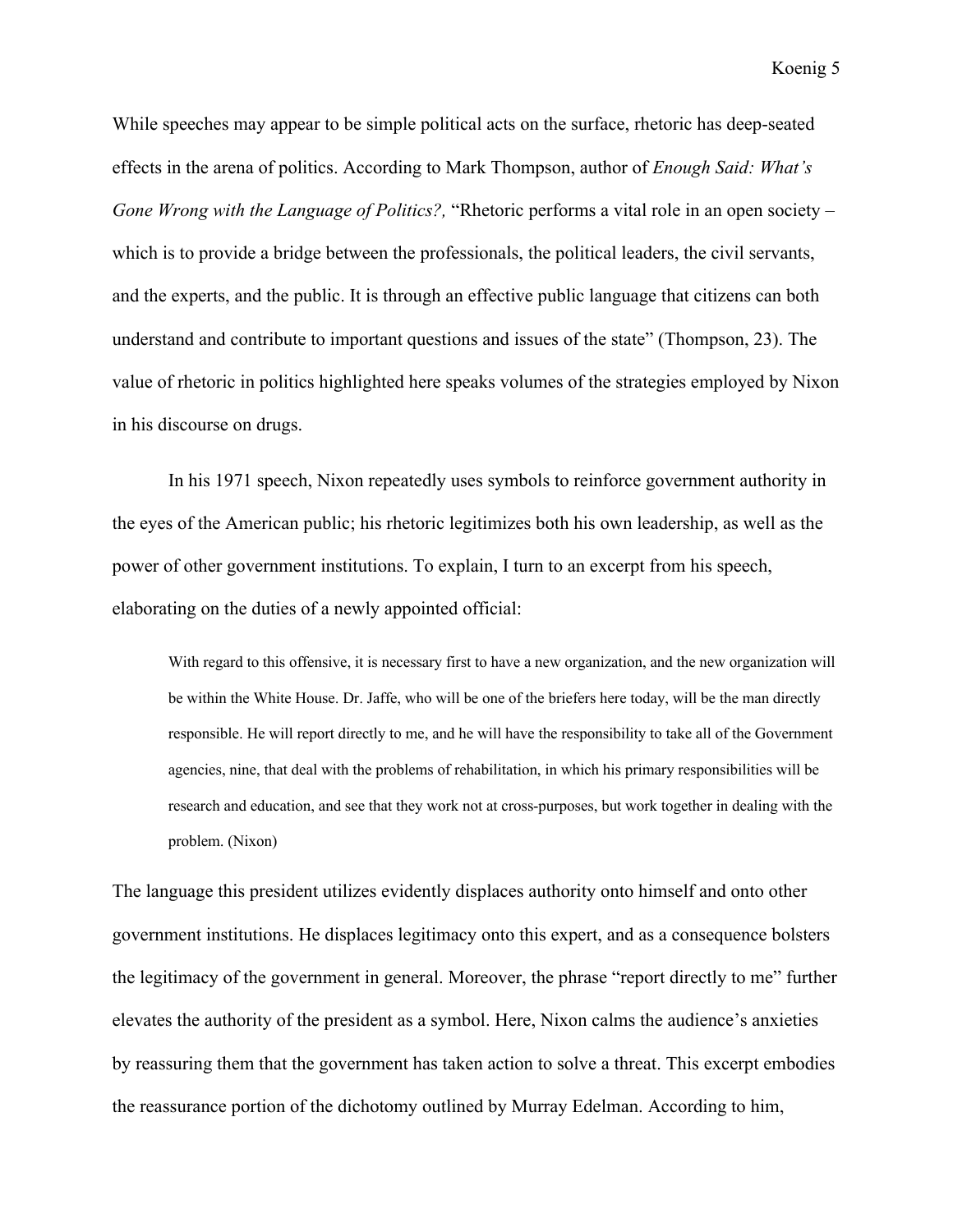"When an individual is recognized as a legitimate leading official of the state, he becomes a symbol of some or all of the aspects of the state: its capacity for benefiting and hurting, for threatening and reassuring" (Edelman, 73). The dichotomy between threat and reassurance insinuates that the reassurance for one group means a threat for another and vice versa; I argue that this binary appears repeatedly throughout American presidential discourse and is a cornerstone for justifying the War on Drugs.

Nixon continues to frame drug abuse as a threat throughout this particular speech:

Fundamentally, it is essential for the American people to be alerted to this danger, to recognize that it is a danger that will not pass with the passing of the war in Vietnam which has brought to our attention the fact that a number of young Americans have become addicts as they serve abroad, whether in Vietnam, or Europe, or other places. Because the problem existed before we became involved in Vietnam; it will continue to exist afterwards. That is why this offensive deals with the problem there, in Europe, but will then go on to deal with the problem throughout America. (Nixon)

The language of "danger" and "offensive" repeatedly characterizes this issue of drug abuse as adversative and antagonistic. Drug abuse *is* danger. Nixon consistently frames this new initiative as an "offensive," which carries connotations of violence and implies the presence of an enemy. The important question to ask, one that is neglected in the context of Nixon's highly symbolic speech patterns, is who is on the receiving end of this "offensive." While Nixon's speech was vague in terms of what this new anti-drug initiative actually consists of, one of his later presidential successors, Ronald Reagan, provided a much more solid vision of what – or who – would be targeted by the efforts of the government.

# **Ronald Reagan**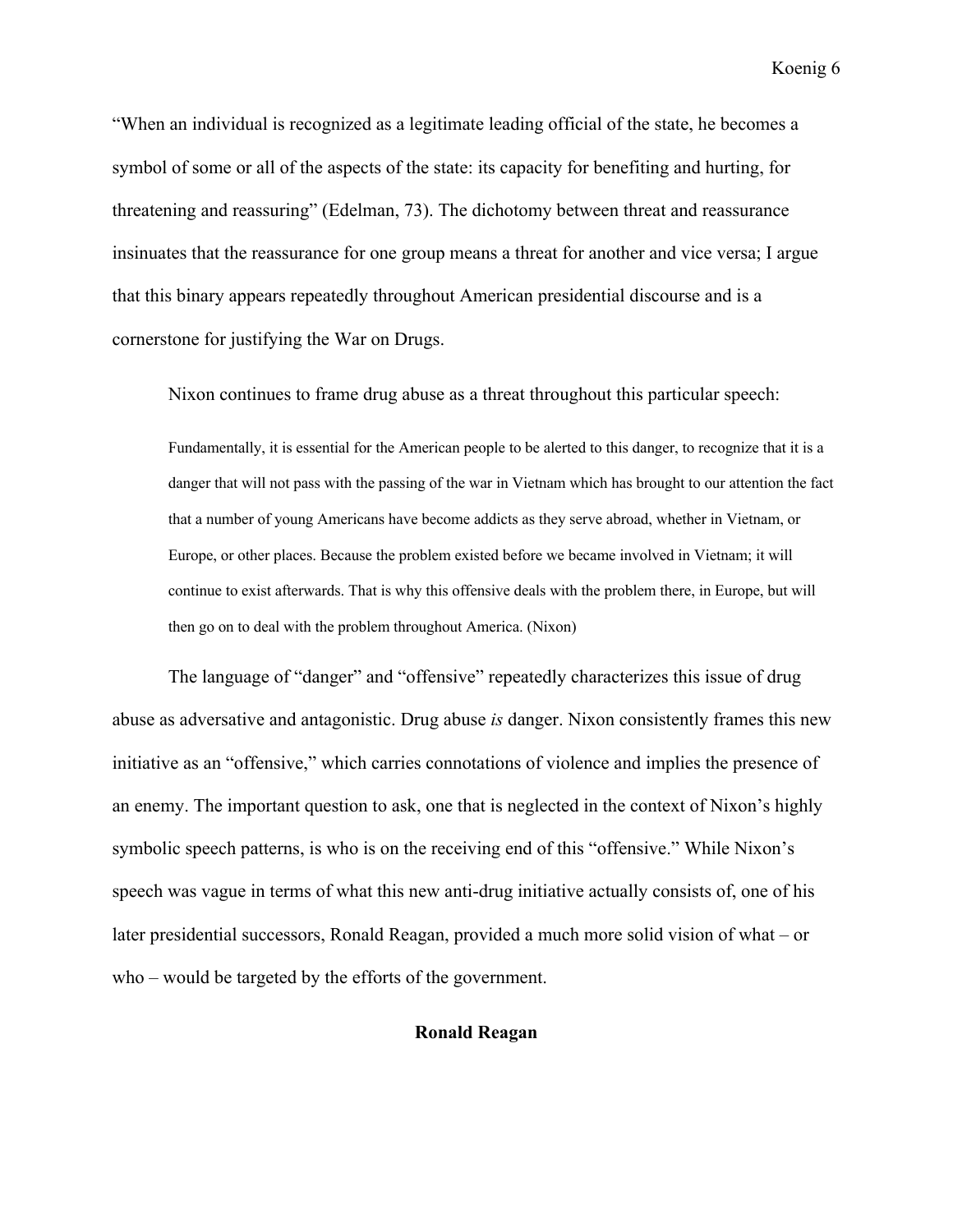While Richard Nixon's time in office was dominated by other cultural phenomena such as civil rights movements and controversy over the Vietnam War, Ronald Reagan's leadership was characterized largely by anti-drug campaigns like D.A.R.E. and "Just Say No." On September 14, 1986, he delivered an address to the nation formally announcing his new campaign against drug abuse. He first highlights the government's success in reducing supply and usage of marijuana. He is careful to mention that the Drug Enforcement Administration convicted 10,000 marijuana users in the previous year alone and he assures the audience that he will be tripling drug enforcement efforts in the year to come.

Here, we again see how critical threat and reassurance are to the symbolic legitimization of presidential leadership. He repeatedly uses reassuring phrases that insinuate protection from some distant and remote threat: "We can defeat this enemy" and "We've taken strong steps to do something about this horror." But who is the enemy? What is the "horror" that Reagan refers to? He never explicitly links his statements to a concrete entity, but loosely slips in and out of references to amplify the remoteness of this so-called enemy.

In this speech, Reagan makes no explicit references to racial groups, only highly suggestive and racialized language. According to Michelle Alexander, author of *The New Jim Crow,* Reagan demonstrated mastery in excluding racial language from his rhetoric, while still implicitly exploiting the effects of racial hostilities in contemporary America: "To great effect, Reagan echoed white frustration in race-neutral terms through implicit racial appeals" (Alexander, 48). An example of Reagan's implicit racial references is his fixation on crack: "Today there's a new epidemic: smokable cocaine, otherwise known as crack. It is an explosively destructive and often lethal substance which is crushing its users. It is an uncontrolled fire." Here, he pathologizes drug users in a sociopolitical context. His choice of the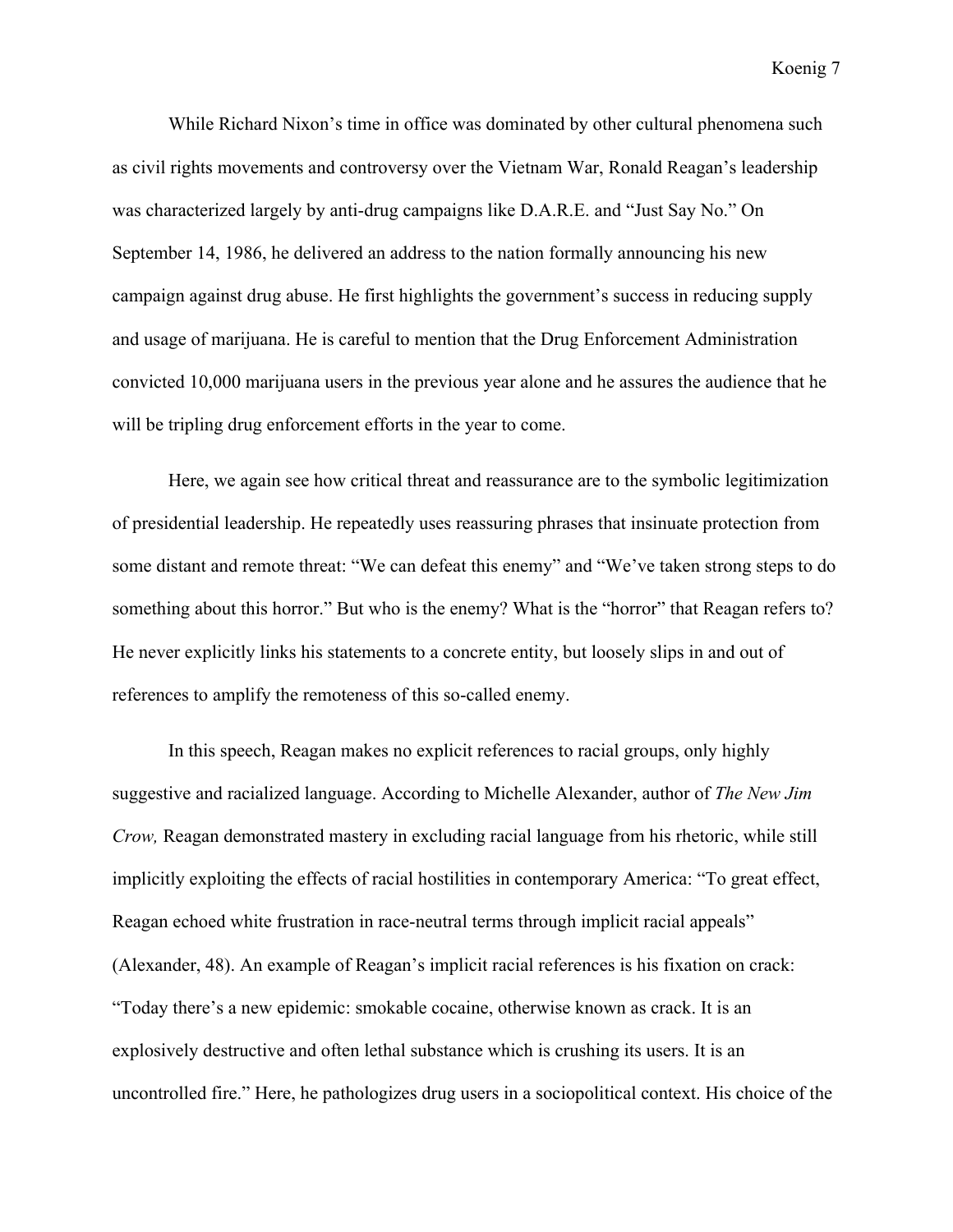word "epidemic" carries ominous and infectious connotations, something inescapable and threatening. "Epidemic" implies that those who carry this "disease" are "infected." Moreover, his selection of smokable cocaine as a target of his initiatives speaks volumes about the racist underpinnings of his campaign choices; the relative risks and the legal classification of freebase cocaine are identical to that of smokable cocaine. The only difference in the social realities of the two drugs lies in who uses them – powder cocaine is used predominantly by whites, while crack is used by people of color and is largely concentrated in lower-income, urban neighborhoods.

In Rebecca Tiger's article "Race, Class, and the Framing of Drug Epidemics: Understanding People in their Social Worlds Understanding People in their Social Worlds," she addresses the framing of crack use as an "epidemic," which continued long after Reagan's speech: "The 'crack epidemic' of the 1980s is a stark example of the way the fear of drugs was used to justify increased criminalized repression of people of color" (Tiger). According to her, crack cocaine was coded as "Black," while powder cocaine was coded at "White." This division has contributed to a drastic sentencing disparity that reinforces the contemporary plight of mass incarceration of black men.

In his speech, President Reagan also explicitly requests for the public to take action. In some instances it was pleading for communities to educate their children on the dangers of drug use, but in one instance, it was a direct request for a shift in national attitude:

Your government will continue to act aggressively, but nothing would be more effective than for Americans simply to quit using illegal drugs. We seek to create a massive change in national attitudes which ultimately will separate the drugs from the customer, to take the user away from the supply. I believe, quite simply, that we can help them quit, and that's where you come in. (Reagan)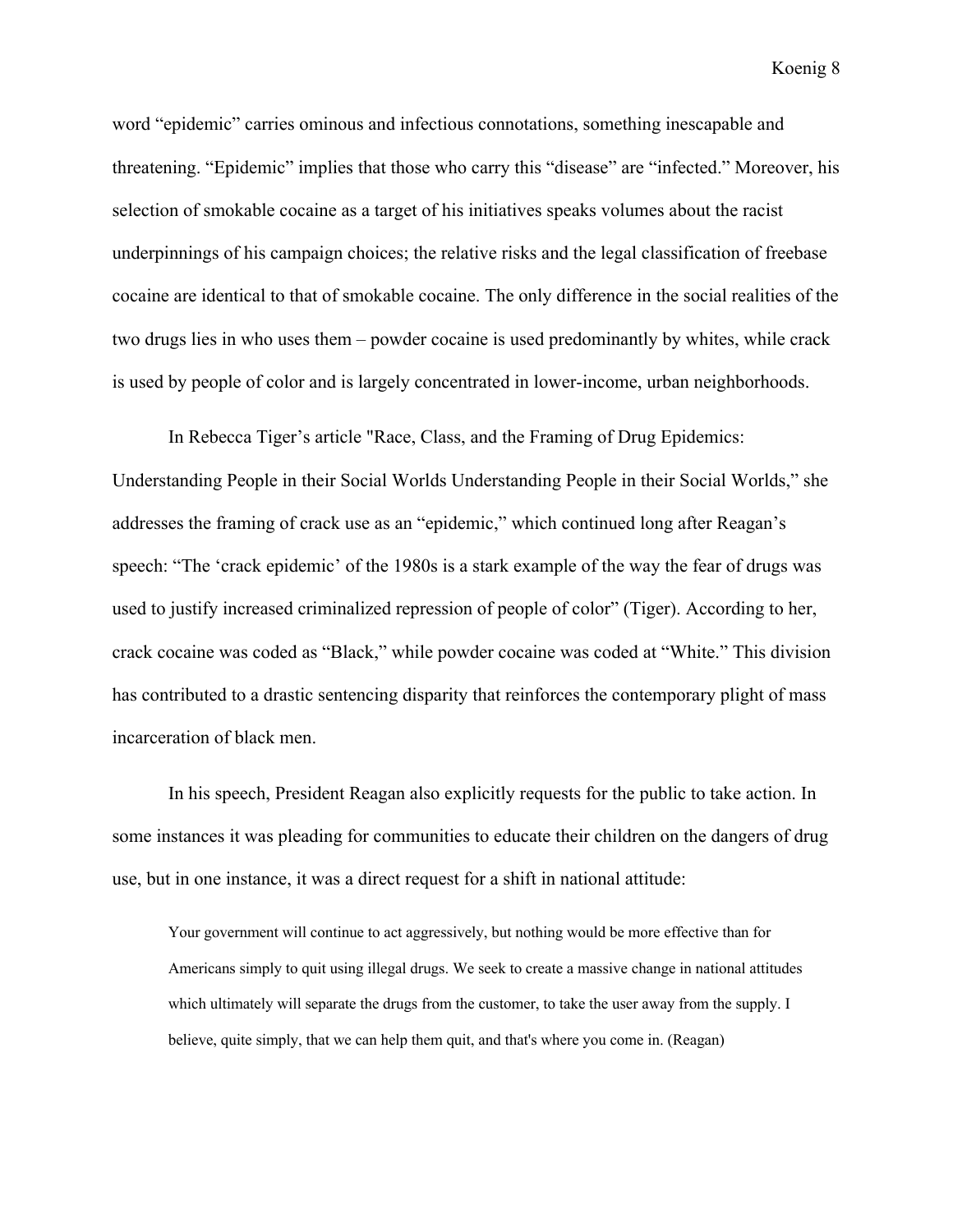Here, the president explicitly requests the mass public to shift their attitudes around drug policy. He also emphasizes the fact that the government is already acting "aggressively." According to Edelman, a critical point in leadership is the assumption of responsibility; to him, it is essential in front of an audience who is always aware the world is in perpetual flux and instability (79). Reagan's insistence on the government's aggressive actions serves to reassure the public that a larger institution is guarding them from the uncertain threat of drug users.

This excerpt from Reagan's speech also fabricates a system of blame and identifies a scapegoat. Who is responsible for this "national crisis" in the first place? According to Reagan, it is the drug users. Edelman's theories about the relationship between audience and political actor suggests that this act creates a safety valve for public dissent. During a time of public unrest, identification of a scapegoat provides a channel to vent mass anxiety, regardless of whether or not the target is responsible for any unrest: "The political realm, unlike work and church, is always available for evocative use as masses need to use it" (184). Reagan asserts that the solution to the problem is solving the moral weakness of the drug user, even though blaming the user misaligns with our contemporary, medical understanding of addiction and substance abuse.

Reagan employs a variety of symbols to aid him in framing drug users as the enemy. He calls upon historical American values to root his assaults in some form of morality. Reagan's rhetoric largely depends on notions of liberty, hope, freedom, and promise to anchor his arguments, even if these themes have little relevance to the sociopolitical issue at hand:

In this crusade, let us not forget who we are. Drug abuse is a repudiation of everything America is. The destructiveness and human wreckage mock our heritage. Think for a moment how special it is to be an American. Can we doubt that only a divine providence placed this land, this island of freedom, here as a refuge for all those people on the world who yearn to breathe free? The revolution out of which our liberty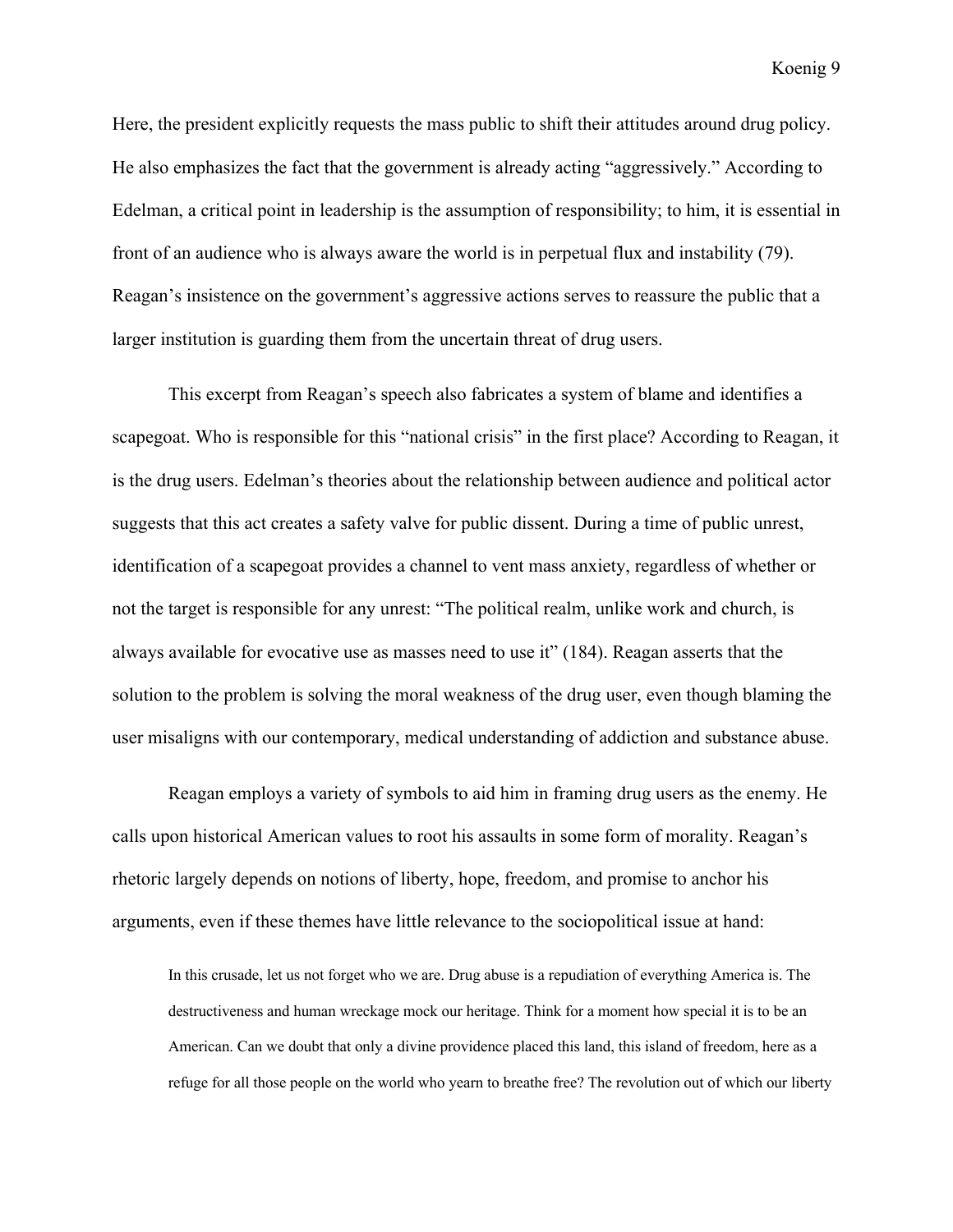was conceived signaled an historical call to an entire world seeking hope. Each new arrival of immigrants rode the crest of that hope. They came, millions seeking a safe harbor from the oppression of cruel regimes. They came, to escape starvation and disease. They came, those surviving the Holocaust and the Soviet gulags. They came, the boat people, chancing death for even a glimmer of hope that they could have a new life. They all came to taste the air redolent and rich with the freedom that is ours. What an insult it will be to what we are and whence we came if we do not rise up together in defiance against this cancer of drugs. (Reagan)

This excerpt demonstrates a subtle yet powerful dynamic underpinning the entirety of Reagan's speech – the balance between the dominant group and the "others." He not only refers to his new initiative as a "crusade," but also explicitly positions drug users in the hierarchy of American society: "Drug abuse is a repudiation of everything American is." Here, Reagan unequivocally positions drug users as the enemy of the American public. To Michelle Alexander, Reagan ultimately fulfills his promises of "cracking down" to the American people: "By waging a war on drug users and dealers, Reagan made good on his promise to crack down on the racially defined "others" – the undeserving" (Alexander, 49). While politics has always traditionally depended on the tension between group interests, this particular form of discourse involves much more than just this tension; it serves to divide populations and brand the impoverished black crack addict as the enemy.

This excerpt also pathologizes the existence of drug users; he refers to addiction as a kind of "cancer." His references to the American dream and his glorification of immigration also connote the nation's ethnic history. These concepts inherently establish an association between moral strength and freedom from oppression. His words imply that the existence of drug users threatens the existence of all Americans. Here, he utilizes the "us/them" dichotomy to separate the users from the workers, the diseased from the pure, the criminal from the morally straight.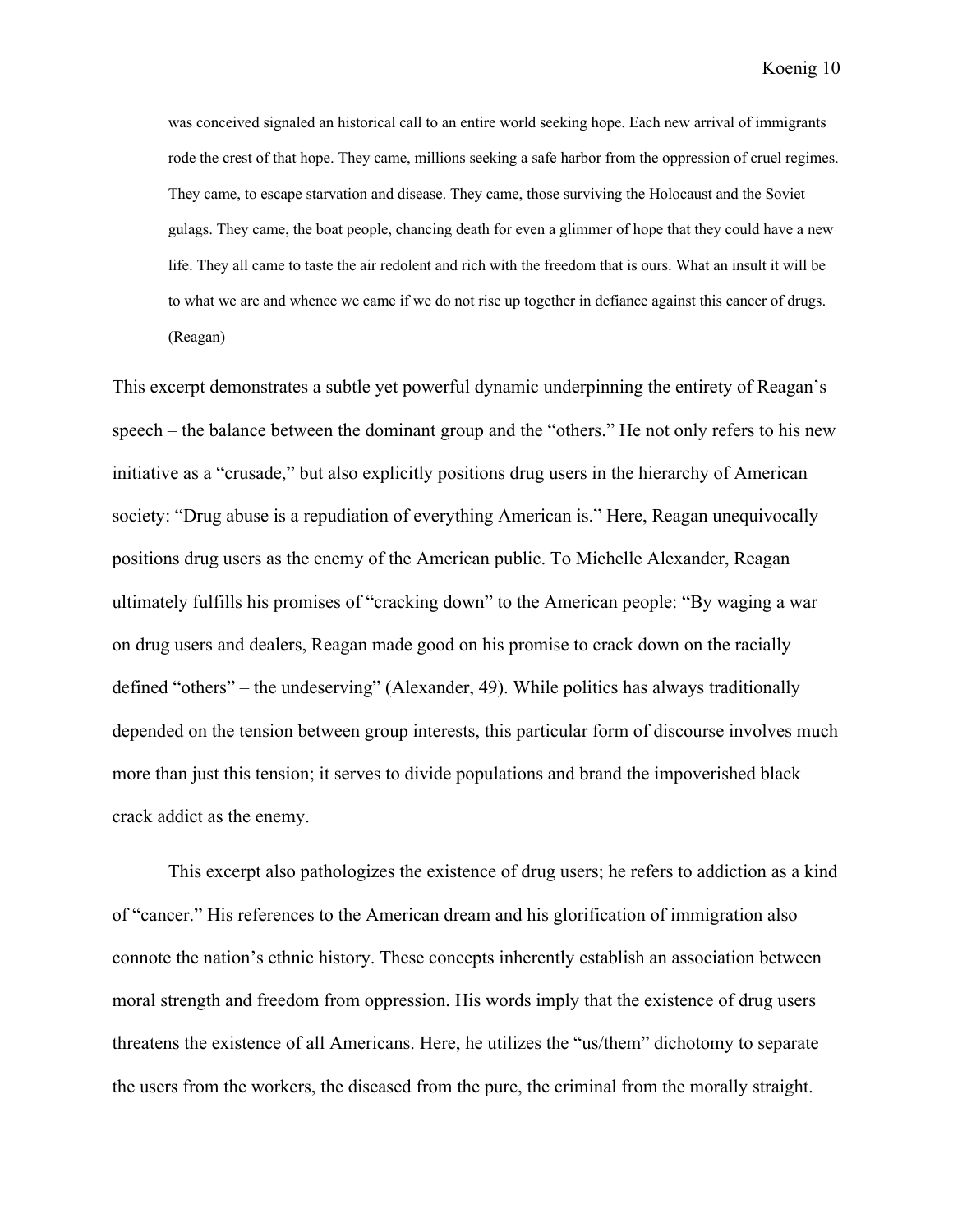Reagan notes that drug abuse is a "repudiation of everything America is." This quite literally separates the drug user from the rest of the nation, forever branding them as "other."

#### **George H.W. Bush**

On September 6, 1989, President George H.W. Bush formally announced his administration's new national drug control strategy. According to Bush, the "gravest domestic threat facing our nation today is drugs." But for Bush, there was one drug in particular that dominated in terms of danger: "Our most serious problem today is cocaine, and in particular, crack. Who's responsible? - Let me tell you straight out. Everyone who uses drugs." Here, Bush takes a step beyond Nixon and Reagan. While they shifted blame onto drug addicts in more subtle ways, Bush explicitly identifies drug users – specifically, crack users – as the cause for the deterioration of the nation.

President Bush also announces sweeping criminal justice policy reform: "I am also proposing that we enlarge our criminal justice system across the board - at the local, state and Federal levels alike. We need more prisons, more jails, more courts, more prosecutors." This demonstrates the nature government's response to drug use; the administration seeks to enhance punishment rather than supply social support. Perhaps Bush's most damning statement is directed at the poor:

And while illegal drug use is found in ever community, nowhere is it worse than in our public housing projects. You know, the poor have never had it easy in this world. But in the past, they weren't mugged on the way home from work by crack gangs. And their children didn't have to dodge bullets on the way to school. That is why I'm targeting \$50 million to fight crime in public housing projects - to help restore order, and to kick out the dealers for good. (Bush)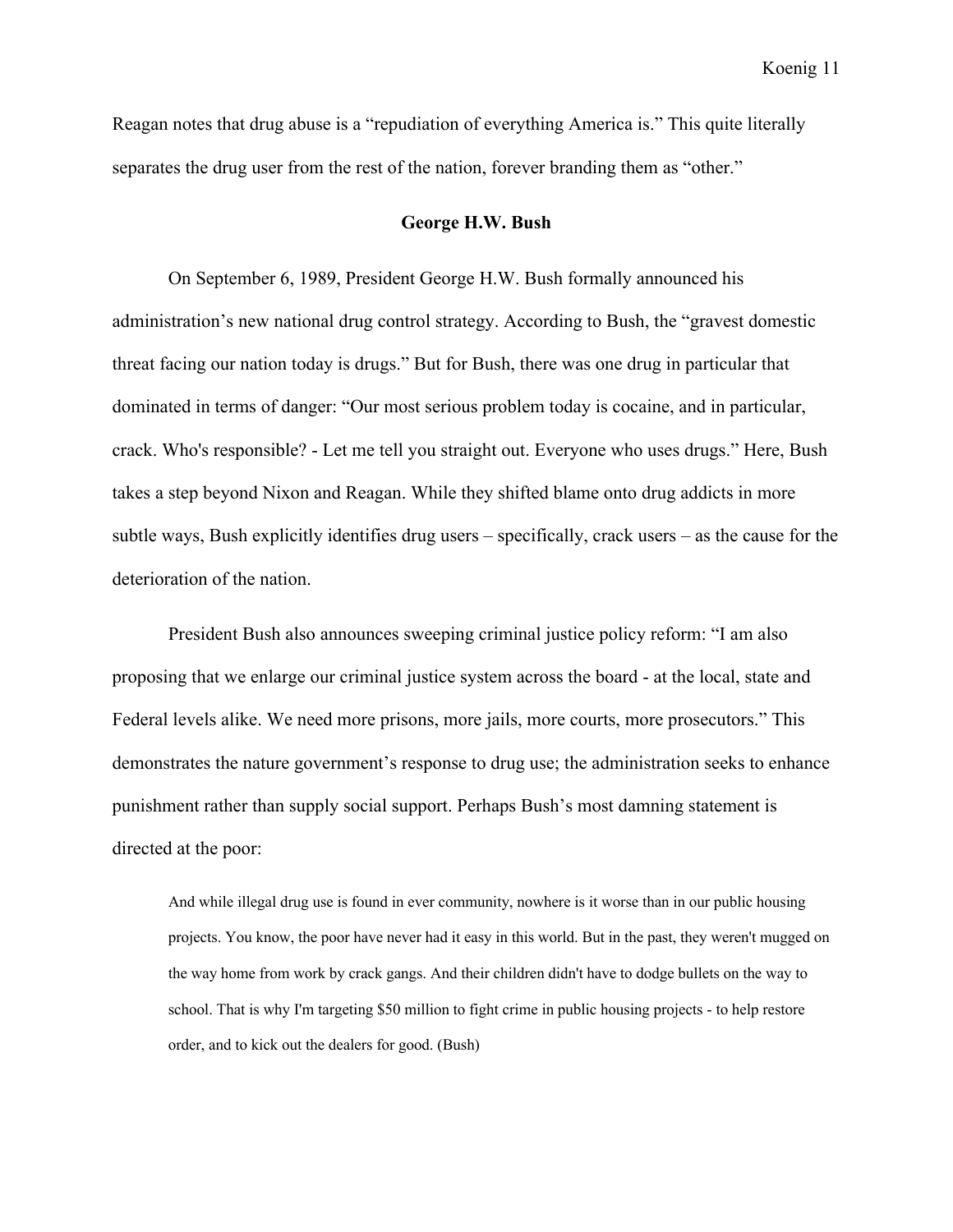Here, the president identifies a clear and unmistakable scapegoat for the plague of drug abuse in American society: the urban poor. It's not all poor people who are to blame, however. Bush is careful to argue that the national crisis comes from public housing projects. These references carry distinct racial undertones, especially with his blaming of the "crack gangs." He makes no mention of powder cocaine users, which we know are predominantly white. He instead focuses on the drug of choice for poor, urban, black communities. Bush goes a step further than blaming poor blacks for the moral deterioration of America. He offers \$50 million to police public housing projects. This leaves little room for the imagination when wondering why blacks are imprisoned so much more frequently than whites, despite the fact that all races use drugs at the same rate.

Overall, Bush's rhetoric employs aggressive and even violent language to frame the issue of drug use for America. He states that "drug kingpins" will receive the death penalty, quite literally threatening to remove the deviant people not only from active society but also the face of the earth. Bush also brags that he will fund the construction of 24,000 spaces for prison inmates, providing a stark image for just exactly how racial-based social control manifests itself in government institutions. His explicit targeting of poor, black communities may explain the pervasive racism ingrained in the criminal justice system today.

# **Conclusions**

Ultimately, presidential rhetoric surrounding national drug control strategy involves highly symbolic messages and metaphors to communicate implicit messages. The theoretical framework proposed by Murray Edelman in *Symbolic Use of Politics* suggests that highly publicized speeches like the ones examined in this paper have profound influences on the audience; formal political acts reinforce the legitimacy and authority of the actor or institution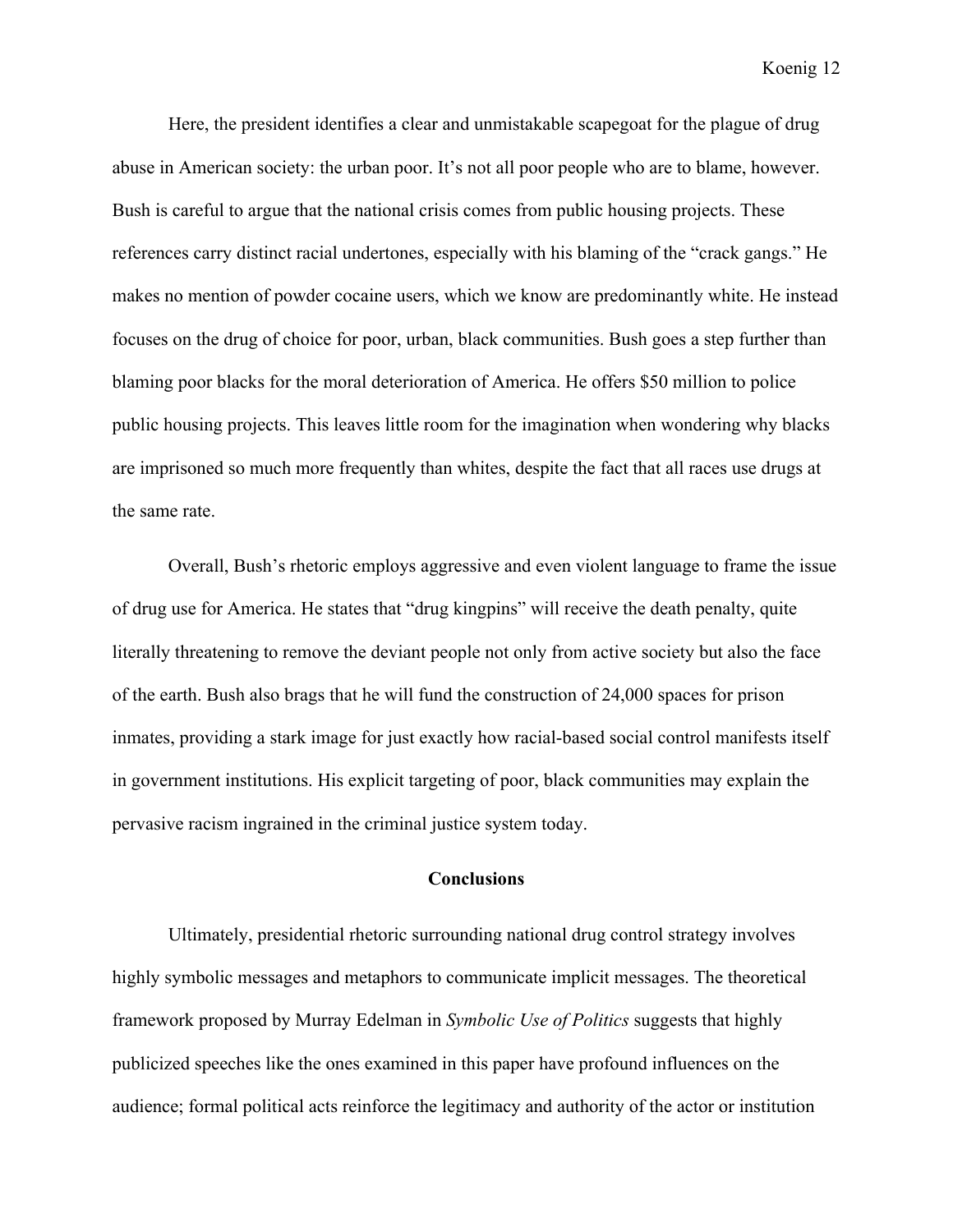(Edelman, 190). The traditional understanding of politics views it as the process of how the people get what they want from government, but analyzing these presidential speeches suggests a contrasting view. Political acts influence and mold what men know and desire in politics, rather than the other way around (Edelman, 172). The discourse of Richard Nixon and Ronald Reagan's famed speeches both employ political symbols to confer authority and legitimacy onto their administrations, though in different ways. Richard Nixon – who has historically made no effort to disguise his distrust of certain racial groups – named drug abuse "public enemy number one" in 1971. This was the first public identification of drug users as an enemy of the state and was done so on the national stage.

Ronald Reagan intensifies and enhances the messages first purported by Nixon in his speech. Though he never uses explicit racial terminology, Reagan employs political symbols that convey underlying messages of division and ethnic otherness by criminally targeting drugs that are predominantly used by specific ethnic groups. He cites public health and crime control as his concern, but his laws cannot explain his disproportionate hostility toward crack cocaine users in comparison to freebase cocaine users. Reagan's framing of the issue of drug abuse focuses overwhelmingly on what he calls the "crack epidemic," and completely neglects the drugs that are abused predominantly by whites, like powder cocaine or opioids. The racialization of crack continues in the speech by George H.W. Bush, who insists that crack users are responsible for the deterioration of America. His policies targeted crack users exclusively, as well as public housing projects, known to be populated densely by low-income African Americans.

Research in the fields of cognitive and social psychology suggest that the construction of the drug war on the part of political and media elites has resulted in a conflation of "blackness" with drug crime in the public eye (Alexander, 107). According to Michelle Alexander, "The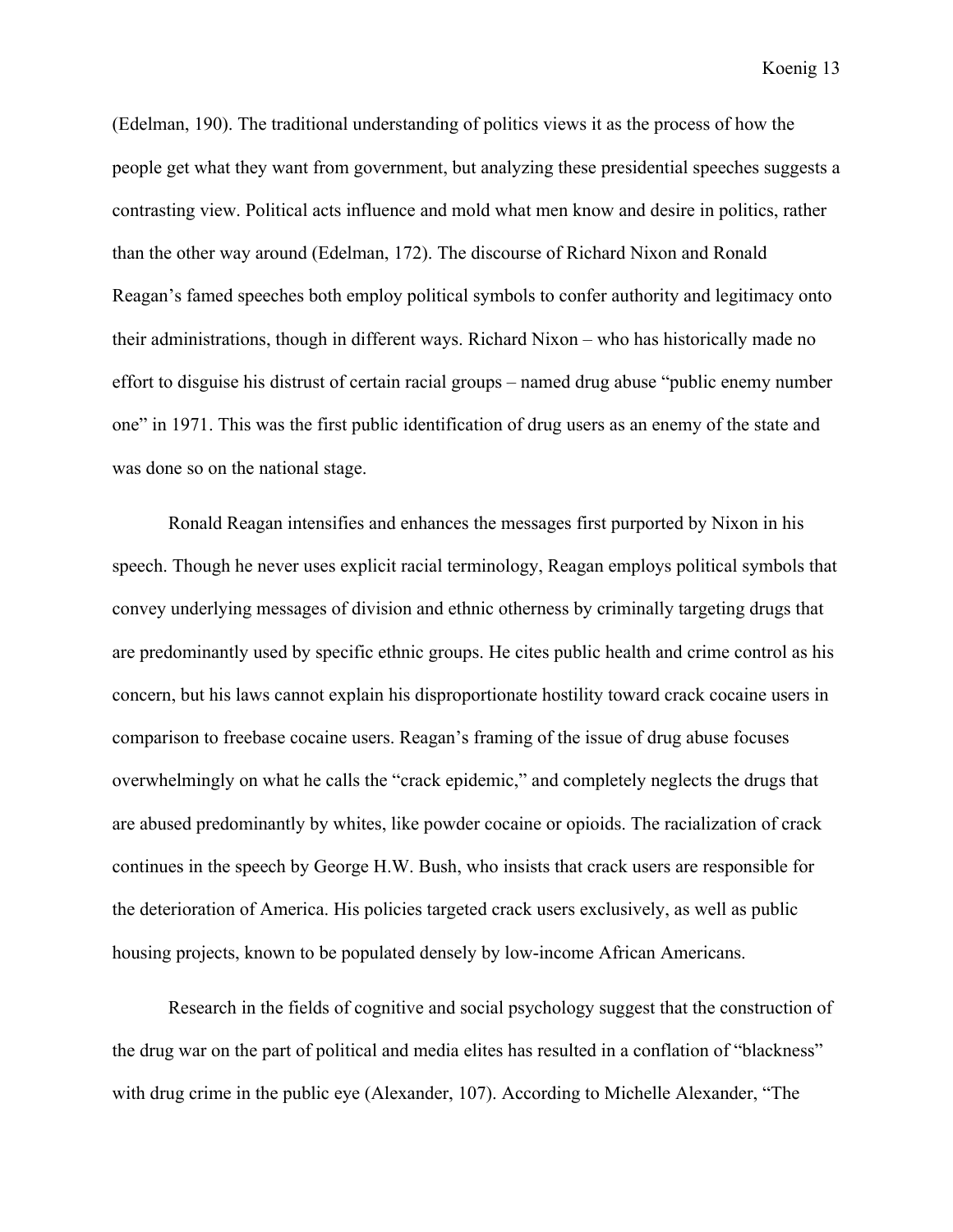conflation of blackness with crime did not happen organically; rather, it was constructed by political and media elites as part of the broad project known as the War on Drugs…a legitimate outlet to the expression of antiblack resentment and animus" (Alexander, 199). Here, we see how powerful the association between drug crime and ethnic groups can be; as we know from Edelman, mass publics respond to political symbols rather than facts (Edelman, 172). The disproportionate mass incarceration of minority groups cannot be explained by the law or statistics; white people compose the overwhelming majority of both drug users and suppliers (Alexander, 99). The startling cycle of exclusion of black men from society is better explained by the political attitudes and discourse of the drug war. Though the experience of politics is always mediated by language, the millions of incarcerated individuals experience politics firsthand from behind the bars of prison cells.

The sociopolitical implications of presidential drug war discourse are far-reaching. The racial caste system imposed by mass incarceration is not limited to the walls of a prison. Those convicted for drug crimes often remain on probation and parole, sometimes even disenfranchised or barred from employment, locked into a perpetual cycle of exclusion and inferior status in society. Convicted drug offenders are subject to constant monitoring, police supervision, stigmatization, and legal harassment. The brand of "drug addict" or "criminal" not only labels an individual permanently, but subjects them to a perpetual cycle of legal discrimination in most areas of life – housing, employment, government benefits, education, and civic duties like voting or jury service. Why are so many black drug users imprisoned at twenty to fifty times the rate of white offenders, even though research concludes that whites use and deal more frequently? The law provides no answers, but an examination of government language may provide some. The words of the president claim that these initiatives target drugs, but their underlying messages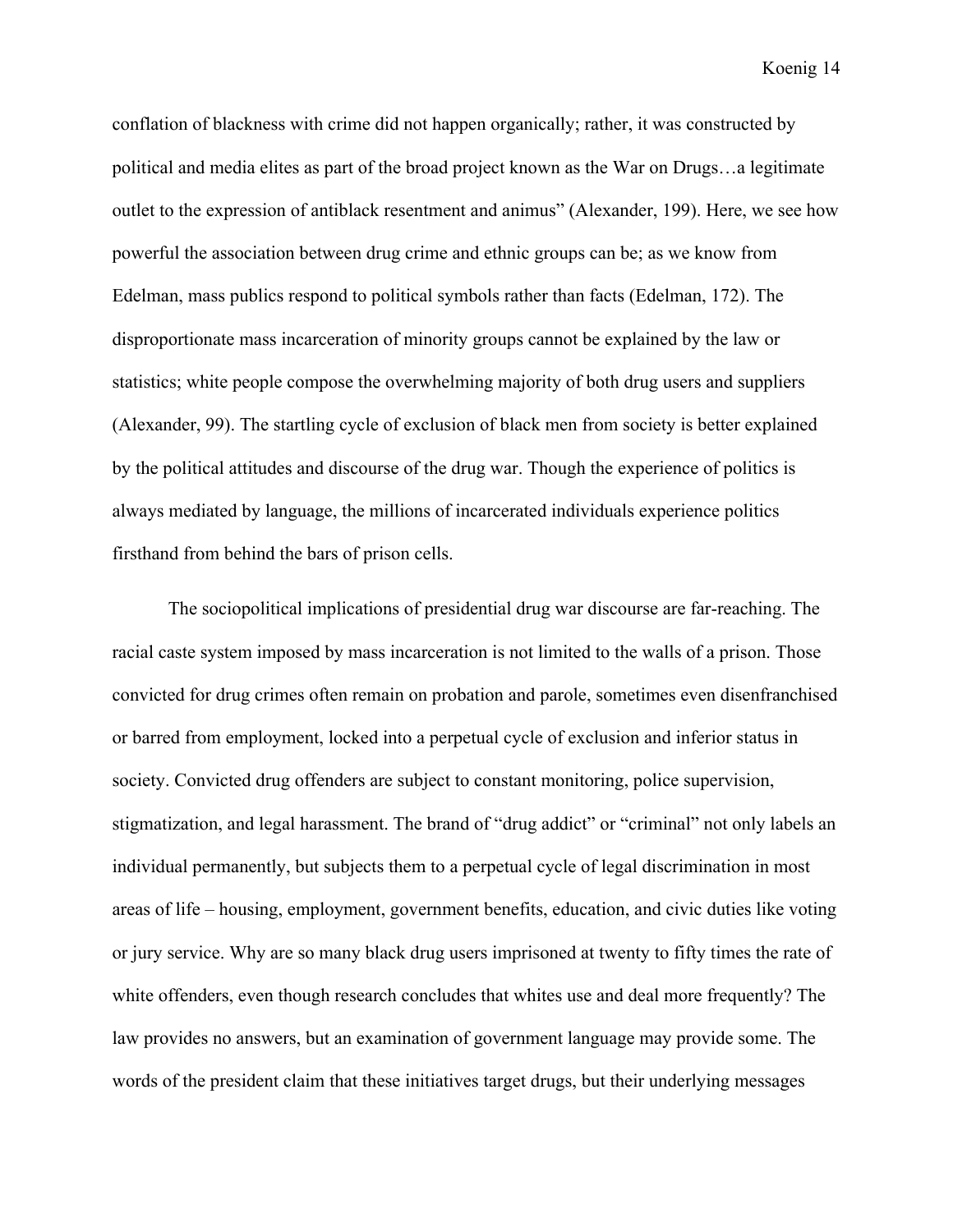suggest that their true target is different. Drug abuse has no concrete physical form; it is abstract, intangible, and therefore symbolic. Since there is no physical manifestation of drug abuse, no concrete object to externalize these forces upon, the ambiguity of the "public enemy" effectively gave the public the opportunity to choose their own public enemy: drug users.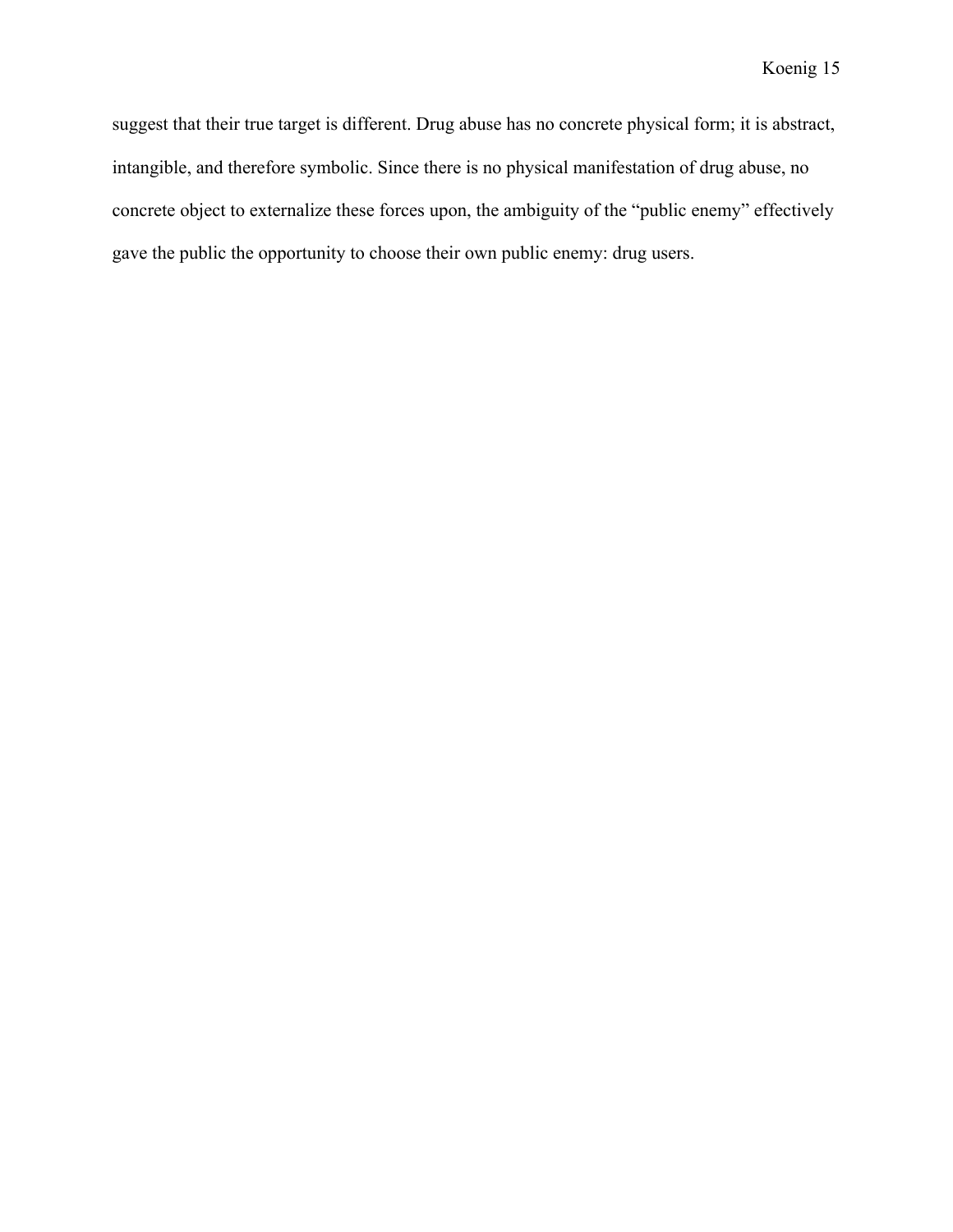## Works Cited

Alexander, Michelle. *The New Jim Crow: Mass Incarceration in the Age of Colorblindness*.

New Press, 2020.

Bush, George H. W. "Text of President's Speech on National Drug Control Strategy." *The New York Times*, The New York Times, 6 Sept. 1989, www.nytimes.com/1989/09/06/us/textof-president-s-speech-on-national-drug-control-strategy.html.

Convington, Jeanette. "The Social Construction of the Minority Drug Problem." *Social Justice*, vol. 24, no. 4, 1997, pp. 117-147. ProQuest, http://ezproxy.depaul.edu/login?url=https://search-proquestcom.ezproxy.depaul.edu/docview/231947736?accountid=10477.

Edelman, Murray. *The Symbolic Uses of Politics*. University of Illinois Press, 1985.

Nixon, Richard. *Transcript of Richard Nixon's War on Drugs Speech*. Press Conference, 17 June

1971.

Reagan, Ronald. "Address to the Nation on the Campaign Against Drug Abuse: Ronald Reagan

Presidential Library - National Archives and Records Administration." *Ronald Reagan* 

*Presidential Library - National Archives and Records Administration*,

www.reaganlibrary.gov/research/speeches/091486a.